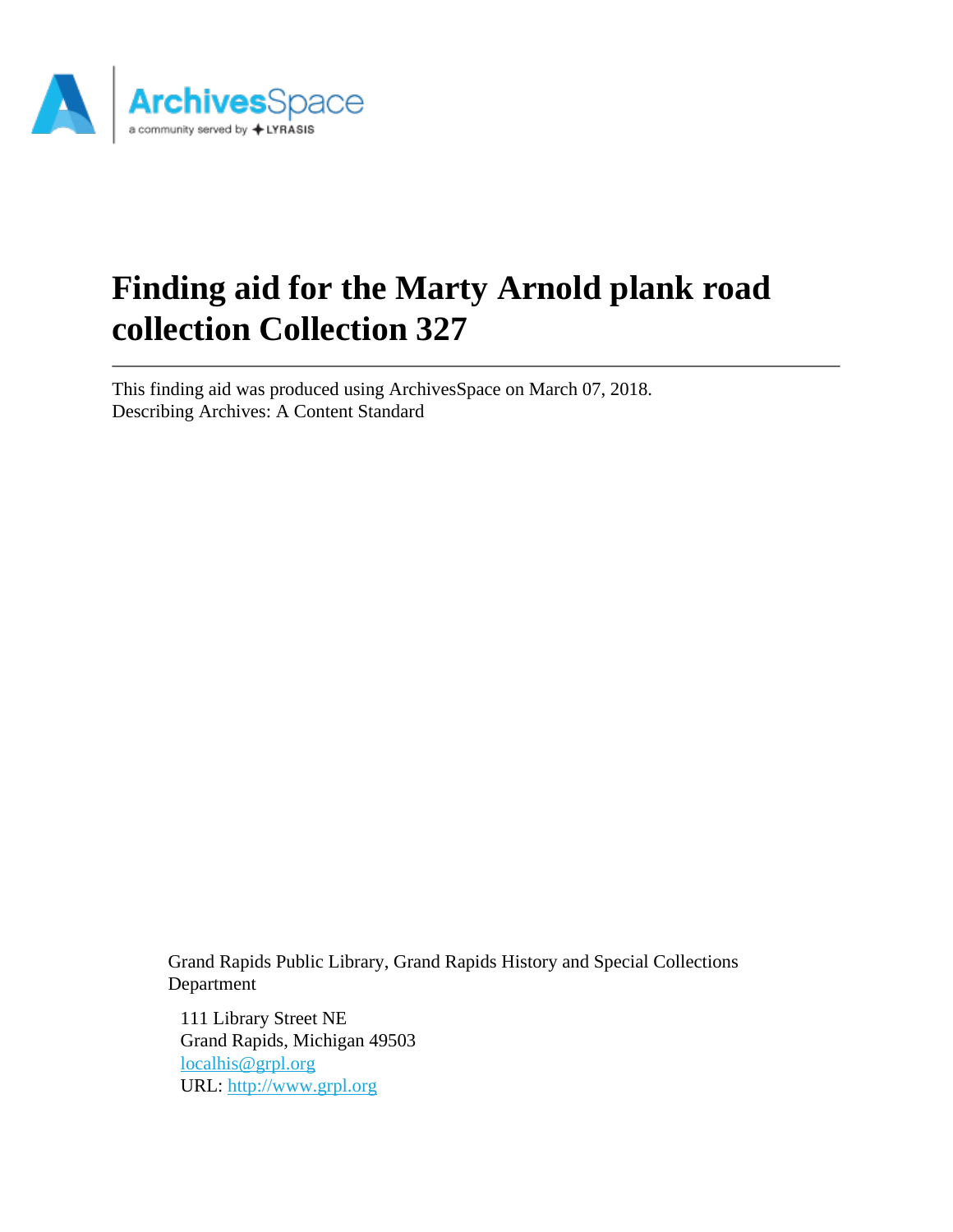# <span id="page-1-0"></span>**Table of Contents**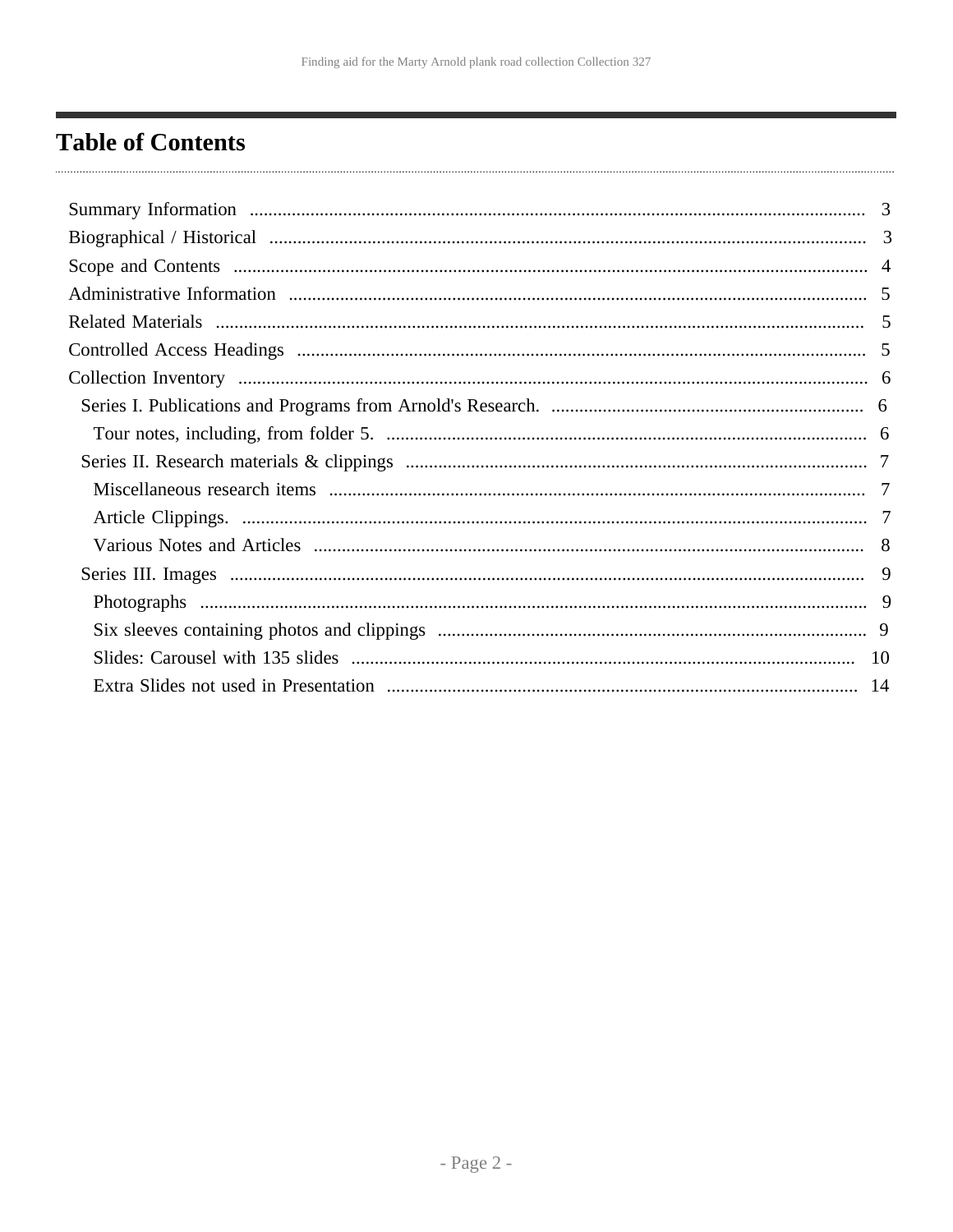# <span id="page-2-0"></span>**Summary Information**

| <b>Repository:</b>                  | Grand Rapids Public Library, Grand Rapids History and Special<br><b>Collections Department</b>                                                                                                                                                                                                                                                                                                                                                                                                                                              |
|-------------------------------------|---------------------------------------------------------------------------------------------------------------------------------------------------------------------------------------------------------------------------------------------------------------------------------------------------------------------------------------------------------------------------------------------------------------------------------------------------------------------------------------------------------------------------------------------|
| <b>Title:</b>                       | Marty Arnold plank road collection                                                                                                                                                                                                                                                                                                                                                                                                                                                                                                          |
| ID:                                 | Collection 327                                                                                                                                                                                                                                                                                                                                                                                                                                                                                                                              |
| Date:                               | 1840s-1980s                                                                                                                                                                                                                                                                                                                                                                                                                                                                                                                                 |
| <b>Physical Description:</b>        | 1.5 Linear Feet Four boxes                                                                                                                                                                                                                                                                                                                                                                                                                                                                                                                  |
| Language of the<br><b>Material:</b> | English                                                                                                                                                                                                                                                                                                                                                                                                                                                                                                                                     |
| Abstract:                           | This collection documents the Kalamazoo and Grand Rapids Plank<br>Road, which was constructed in the 1850s and used through the 1860s.<br>The road was important to the early development of Grand Rapids,<br>Michigan. The material was collected by Marty (Martha) Arnold and<br>includes research resources, photographs, published materials and a<br>slide show with script. The material documents the road and depicts<br>early settlements between Grand Rapids and Kalamazoo, with images<br>from the $1850s-1870s$ and the 1980s. |

**^** [Return to Table of Contents](#page-1-0)

# <span id="page-2-1"></span>**Biographical / Historical**

During the 1850s, the state of Michigan and the nation experienced a plank road craze. As towns and cities grew and developed, so grew the necessity for reliable routes between commercial centers. In Michigan in the 1840s and 1850s, Governor Ransom believed that the development of plank roads could boost local labor markets and mend an economy that was ruined by the Panic of 1837. The state had been unable to provide an adequate system of roads as growing numbers of settlers arrived. Subsequently, the responsibility fell to private companies, and over 200 charters were granted in Michigan for the development of privately owned plank roads. Local farmers and manufacturers were eager to invest in these roads which would help them reach the state's commercial centers. Michigan was one of the first states to build plank roads, which aided greatly in the settlement and development of the state, and later the development of Michigan's highway system.

Plank roads were more advanced than the "corduroy" roads which preceded them, logs placed across swampy areas which usually "floated," and in which horses and coaches could easily get stuck. The plank road was an improvement as it was supposed to be sturdy, smooth and permanent. They were built of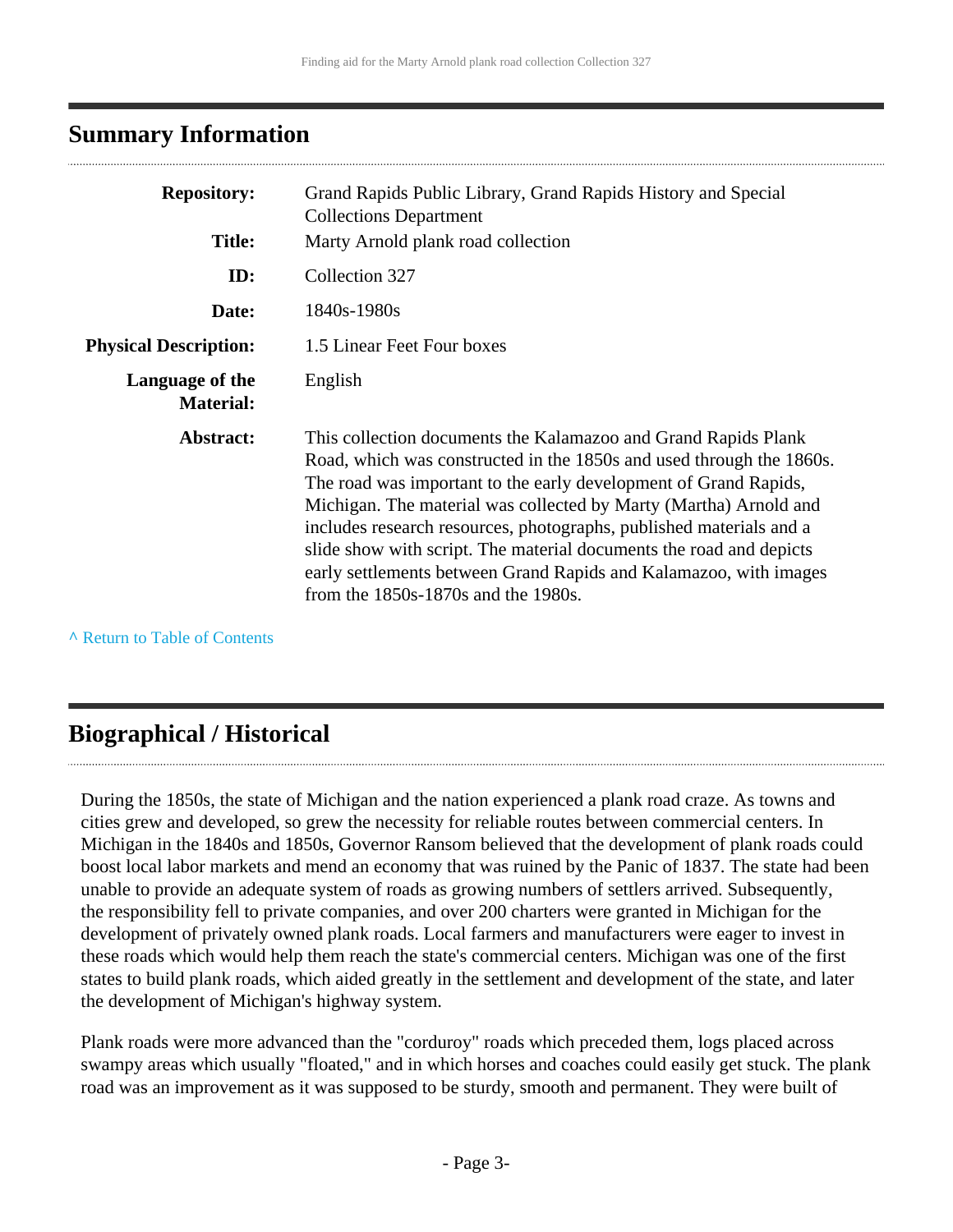planks of oak, elm or pine which were 8 to 16 feet long and 3 to 4 inches thick, nailed across "stringers" which ran parallel to the road.

In 1848 the State Legislature passed a general Plank Road Law which stated that a company no longer needed a special charter to build a road, only that they had to follow certain specifications in its construction. The state also regulated the tolls that a private road could charge. Initially they proved a great improvement from dirt roads, which could turn into "rivers of mud" and were impassable much of the year. Eventually however, the condition of plank roads dwindled, and as railroads came to completion in the 1870s, the cost of maintenance matched with the competition of the trains proved too much for the plank road companies. Many ceased operating the roads, some were covered with gravel.

In Grand Rapids there were seven companies that owned and operated toll roads. Alpine, Grandville, Plainfield, Reeds Lake, Bridge, Canal, Division and Walker streets were all once plank roads. The Grand Rapids and Kalamazoo Plank Road Company spent \$70,000 completing a road between the two commercial centers, and coaches began using it in 1855. It was \$2.50 for passengers to make the 48 mile coach trip, which began at the Eagle Tavern on Market Ave and took them through the wilderness all the way to Kalamazoo. The road followed modern day Division Avenue and "Old 131." Although at its dawn it was seen as a great improvement over the preceding dirt road, it was a joke by the 1860s. Planks were warped and pried up, making the journey extremely bumpy and hazardous for teams of horses or oxen. In 1870, the Grand Rapids and Indiana Rail Road completed their line, which also functioned to end the heyday of the plank road. But the rapid growth of Grand Rapids and local farming communities, many of which experienced great prosperity in a short number of years, can be attributed to this road.

In the early 1980s, Marty Arnold took an interest in the history of the plank road. Originally from Kalamazoo, she grew up hearing stories about it since both sets of her great great grandparents had been settlers along the plank. The Goodrich and Stoddard families were neighbors whose children eventually married. Arnold's great great grandfather, Asa Harding Stoddard wrote a well known poem called "Riding On the Plank." After moving to Grand Rapids, Arnold began researching plank road history and eventually published an article in the Grand Rapids Press "Wonderland" section in 1983. She also prepared a slide presentation for the Grand Rapids Historical Society, and took groups of history buffs on a bus tour along the Old Grand Rapids – Kalamazoo Plank Road. These as well as other items gathered and compiled during her research comprise this collection.

#### **^** [Return to Table of Contents](#page-1-0)

# <span id="page-3-0"></span>**Scope and Contents**

This collection includes research done by Marty Arnold along with the results of that research – her Grand Rapids Press Wonderland article and the slide show presentation given to the Grand Rapids Historical Society are a reflection of a personal interest. Although a local history enthusiast, Arnold developed the plank road story because her great great grandparents were settlers along the plank road. Her research encompassed only the Grand Rapids - Kalamazoo Plank Road, and does not include information on any other of the 200 plank roads that once existed in Michigan. It depicts early settlements between Grand Rapids and Kalamazoo, and in many cases provides an image of a structure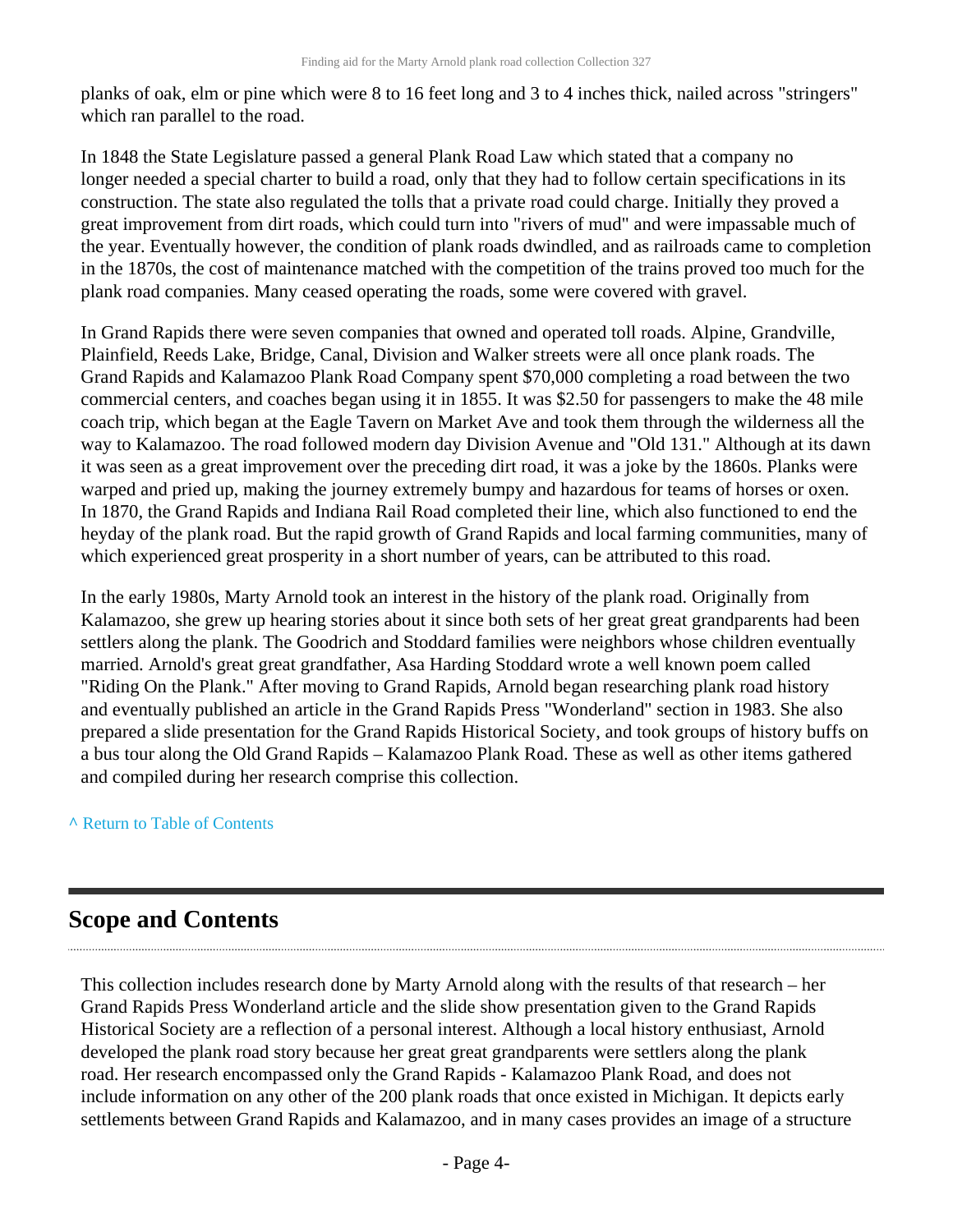or a town from the 1850s-1870s, accompanied by photos that Arnold took of the same places in the 1980s. The slide show is a compilation of photos that she took of the current route and the structures that still stand from the plank road era, mixed with copies of old images of towns and structures most likely taken from books.

**^** [Return to Table of Contents](#page-1-0)

# <span id="page-4-0"></span>**Administrative Information**

### **Publication Statement**

Grand Rapids Public Library, Grand Rapids History and Special Collections Department

111 Library Street NE Grand Rapids, Michigan 49503 [localhis@grpl.org](mailto:localhis@grpl.org) URL:<http://www.grpl.org>

### **Immediate Source of Acquisition**

Marty Arnold, accession number 1997.033.

**^** [Return to Table of Contents](#page-1-0)

# <span id="page-4-1"></span>**Related Materials**

### **Related Materials**

Coll. 254: "On the Michigan Stage" / by David & Marilyn Hanks, depicts early stage coach stops.

Article, "The Plank Road Craze: Background Reading" / Philip P. Mason, Wayne State University.

**^** [Return to Table of Contents](#page-1-0)

# <span id="page-4-2"></span>**Controlled Access Headings**

• personal papers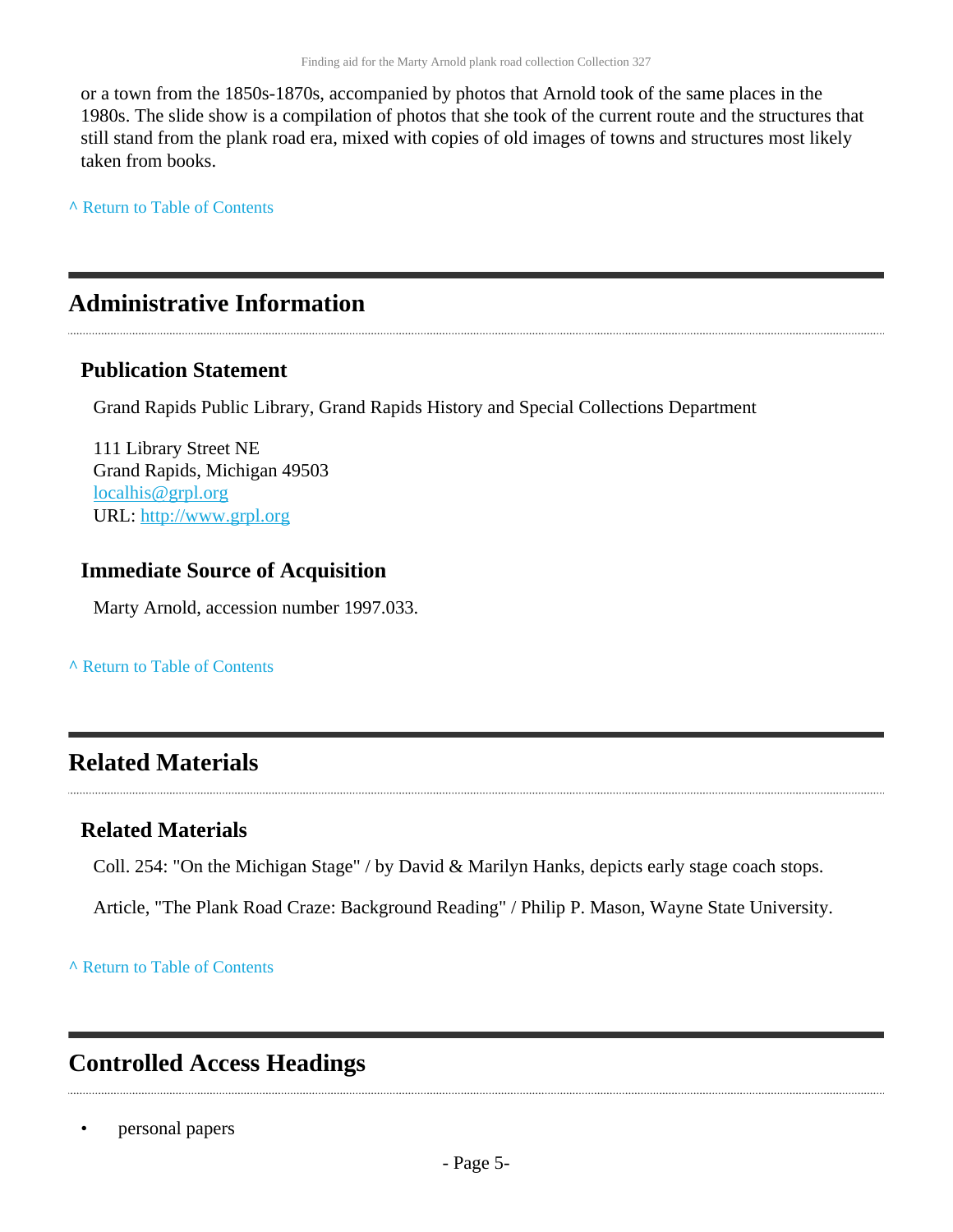- Kalamazoo (Mich.) -- History
- Plank roads -- Michigan
- Grand Rapids (Mich.) -- History

# <span id="page-5-0"></span>**Collection Inventory**

## <span id="page-5-1"></span>**Series I. Publications and Programs from Arnold's Research.**

| <b>Title/Description</b>                                                                                                                                                                                                                                                                                   | <b>Instances</b> |                     |
|------------------------------------------------------------------------------------------------------------------------------------------------------------------------------------------------------------------------------------------------------------------------------------------------------------|------------------|---------------------|
| Biographical. "Next stop, Grand Rapids!' On the Old Plank Road"<br>Grand Rapids Press. Wonderland section, May 16, 1982. In Plastic<br>sheet protectors                                                                                                                                                    | Box 1            | Folder 1            |
| "Next Stop, Grand Rapids!' On the Old Plank Road" Grand Rapids<br>Press. Wonderland Section, May 16, 1982. (10 Copies)                                                                                                                                                                                     | Box 1            | Folder <sub>2</sub> |
| Grand River Times. V. 7, no. 5, Apr. 1986. Arnold as Grand<br>Rapids Historical Society annual meeting presenter.                                                                                                                                                                                          | Box 1            | Folder 3            |
| [Grand River Times, date unknown, ca. 1986?] Arnold giving<br>Plank Road Tour.                                                                                                                                                                                                                             | Box 1            | Folder 4            |
| Old Plank Road Tour flyers & notes, plus schedule/highlights                                                                                                                                                                                                                                               | Box 1            | Folder 5            |
| Mrs. M.G. Washburn Reminiscences. Apr. 18, 1946, as<br>correspondence to Arnold. Found with folder 5. [Note, 2015:<br>Washburn's granddaughter, Holly S. DeMaagd, says that this<br>should be 1986. M.G. Washburn was born in 1904 and says in the<br>letter that she is 82. She lived on Remembrance Rd.] | Box 1            | Folder <sub>6</sub> |
| "They Traveled the Old Plank Roads", Kalamazoo, Mi. June 1952,<br>J.S. Hagle. "Stage Drivers & Proprietors" Typed carbon copy,<br>found with folder 5.                                                                                                                                                     | Box 1            | Folder <sub>7</sub> |

## <span id="page-5-2"></span>**Tour notes, including, from folder 5.**

| <b>Title/Description</b>                                                                                   | <b>Instances</b> |           |
|------------------------------------------------------------------------------------------------------------|------------------|-----------|
| 2 Unidentified book pages                                                                                  | Box 1            | Folder 8  |
| 2 scrap sheets                                                                                             | Box 1            | Folder 8  |
| "Garfield" by Carol M. Holt, 1915                                                                          | Box 1            | Folder 8  |
| Greenfield Village flyer with notes                                                                        | Box 1            | Folder 8  |
| Martin Michigan's Marigold Village flyer (tour rest stop?)                                                 | Box 1            | Folder 8  |
| Original tracing paper route map                                                                           | Box 1            | Folder 9  |
| Colored pencil/crayon map. Grand Rapids ca. 1855 vs today.<br>Michigan to Fulton, Grand River to Bostwick. | Box 1            | Folder 10 |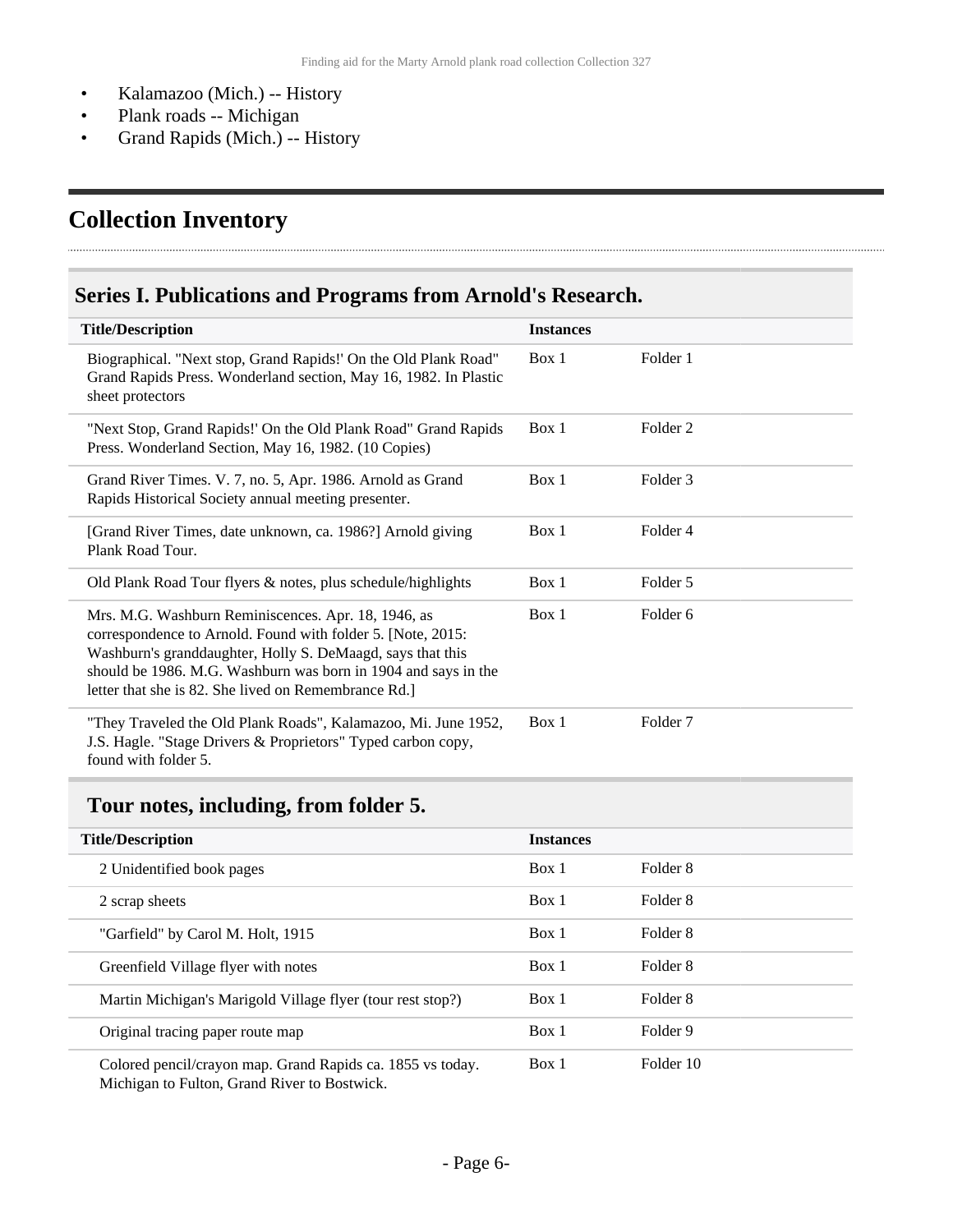#### **^** [Return to Table of Contents](#page-1-0)

<span id="page-6-2"></span>Rapids Stagecoach.

<span id="page-6-1"></span><span id="page-6-0"></span>

| <b>Title/Description</b>                                                                                  | <b>Instances</b> |           |
|-----------------------------------------------------------------------------------------------------------|------------------|-----------|
| Cutlerville, 1836-1976. Bicentennial Memorial Booklet. Ca.<br>1975? Has sections cut out.                 | Box 1            | Folder 11 |
| <b>Miscellaneous research items</b>                                                                       |                  |           |
| <b>Title/Description</b>                                                                                  | <b>Instances</b> |           |
| Copy of Wonderland Article                                                                                | Box 1            | Folder 12 |
| Envelope with notes scribbled                                                                             | Box 1            | Folder 12 |
| Letter from Mrs. G. Dewitt, 1986                                                                          | Box 1            | Folder 12 |
| Rough pencil drawn map with notes in blue pen                                                             | Box 1            | Folder 12 |
| Note cards (for article?)                                                                                 | Box 1            | Folder 12 |
| Kalamazoo Gazette Clippings, 1950, 1966, 1974                                                             | Box 1            | Folder 12 |
| "They Traveled the Old Plank Roads" Article, 1962                                                         | Box 1            | Folder 12 |
| Kalamazoo Gazette Carbon of Article, 1852                                                                 | Box 1            | Folder 12 |
| Letter from Jane Hagle                                                                                    | Box 1            | Folder 12 |
| Pen drawn map                                                                                             | Box 1            | Folder 12 |
| 1846 Kalamazoo Telegraph                                                                                  | Box 1            | Folder 12 |
| The Delano Homestead: A Living History Farm. Pamphlet from<br>the Kalamazoo Nature Center.                | Box 1            | Folder 13 |
| "Stagecoach Follows A Trail into the Past" / Arn Shackelford.<br>Article, 5-27-1976.                      | Box 1            | Folder 14 |
| <b>Article Clippings.</b>                                                                                 |                  |           |
| <b>Title/Description</b>                                                                                  | <b>Instances</b> |           |
| "Expressway Far Cry From Plank Road"                                                                      | Box 1            | Folder 15 |
| "Trains End Brief History of Stagecoach"                                                                  | Box 1            | Folder 15 |
| "Coffee and Convivality: A diner Guide to Atmosphere" /<br>Robert Moyer. About Martin, MI.                | Box 1            | Folder 15 |
| "Salem and Bradley Indian Missions Preserve Native American<br>Heritage" / Dawn Kemp. About Lewis Church. | Box 1            | Folder 15 |
| "The Way We Were". Photograph of Kalamazoo - Grand                                                        | Box 1            | Folder 15 |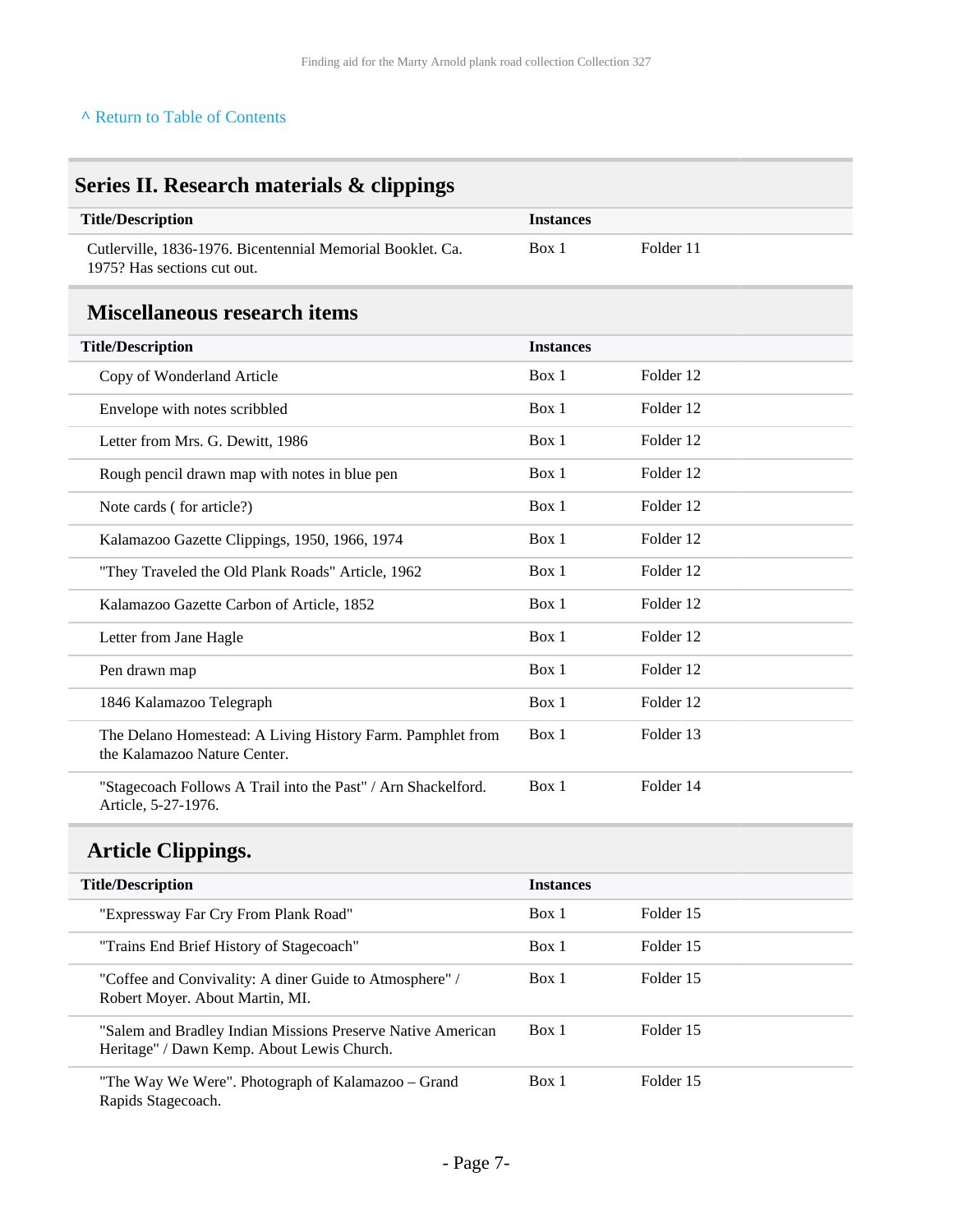| "Indiana's Covered Bridges Provide Trip to the Past" / Gordon<br>Beld.                                                                                    | Box 1 | Folder 15            |  |
|-----------------------------------------------------------------------------------------------------------------------------------------------------------|-------|----------------------|--|
| Cut and Pasted Typed Manuscript Pages for "Wonderland"<br>Article.                                                                                        | Box 1 | Folder 16            |  |
| Four sheets stapled together of roughly drawn versions of Map.                                                                                            | Box 1 | Folder 17            |  |
| "Railways," Clipping.                                                                                                                                     | Box 1 | Folder 17            |  |
| "the Days of Stages: Plank Roads," Clipping.                                                                                                              | Box 1 | Folder 17            |  |
| "History of the City of Grand Rapids," Clipping.                                                                                                          | Box 1 | Folder 17            |  |
| "Shelbyville Music Festival 'Superb'" / Richard DeVinney.<br>Article about concerts at Shelbyville Art Emporium, an Old<br>Plank Road Stop.               | Box 1 | Folder 18            |  |
| Correspondence : Letter to Marty Arnold from W. Ward<br>Christlieb.                                                                                       | Box 1 | Folder 19            |  |
| "Life of Kalamazoo's Plank Road System Short, Bumpy":<br>Kalamazoo Gazette Article, 1954. Also, loose leaf notes and<br>Letter from Kathleen Tower, 1982. | Box 1 | Folder 20            |  |
| "Transportation Facilities Key to Wayland Success Then and<br>Now" / Dennis Reno. Article from The Wayland Globe, 1963.                                   | Box 1 | Folder 21            |  |
| Manuscript For Grand Rapids Press "Wonderland" Article.                                                                                                   | Box 1 | Folder <sub>22</sub> |  |
| Marty Arnold Research Notes. Seven Loose hand written pages.                                                                                              | Box 1 | Folder 23            |  |
| Marty Arnold Research Notes. Four hand written pages.                                                                                                     | Box 1 | Folder <sub>24</sub> |  |
| Albright Tavern. Photocopy.                                                                                                                               | Box 1 | Folder <sub>25</sub> |  |
| "The Homestead : Scene of Pioneer Efforts." Four pages about<br>the Cutler Homestead, later the Pine Rest Visitor Center.                                 | Box 1 | Folder <sub>26</sub> |  |
| Marty Arnold handwritten notes. 3 Pages.                                                                                                                  | Box 1 | Folder <sub>27</sub> |  |
| Notes from Interview with Jim Westra.                                                                                                                     | Box 1 | Folder <sub>28</sub> |  |
| "The Refuge". Photocopy of Article about James Lane Summer<br>home at 92nd and Division Ave.                                                              | Box 1 | Folder <sub>29</sub> |  |

<span id="page-7-0"></span>

| <b>Title/Description</b>                                                                                                    | <b>Instances</b> |           |
|-----------------------------------------------------------------------------------------------------------------------------|------------------|-----------|
| "Lovely Weather For a hayride Together"                                                                                     | Box 1            | Folder 30 |
| Letter to Marty Arnold From C. Pridsma of Pine Rest Christian<br>Hospital concerning her research of the Cutler Farm House. | Box 1            | Folder 30 |
| Photocopy of 'Residence of J.B. Breed of Almena Twp.                                                                        | Box 1            | Folder 30 |
| "A Little Post Office Like That in Bradley, It's Still a Small<br>World". Article from G.R. Press, 1981.                    | Box 1            | Folder 30 |
| Letter from Marian Hudson                                                                                                   | Box 1            | Folder 30 |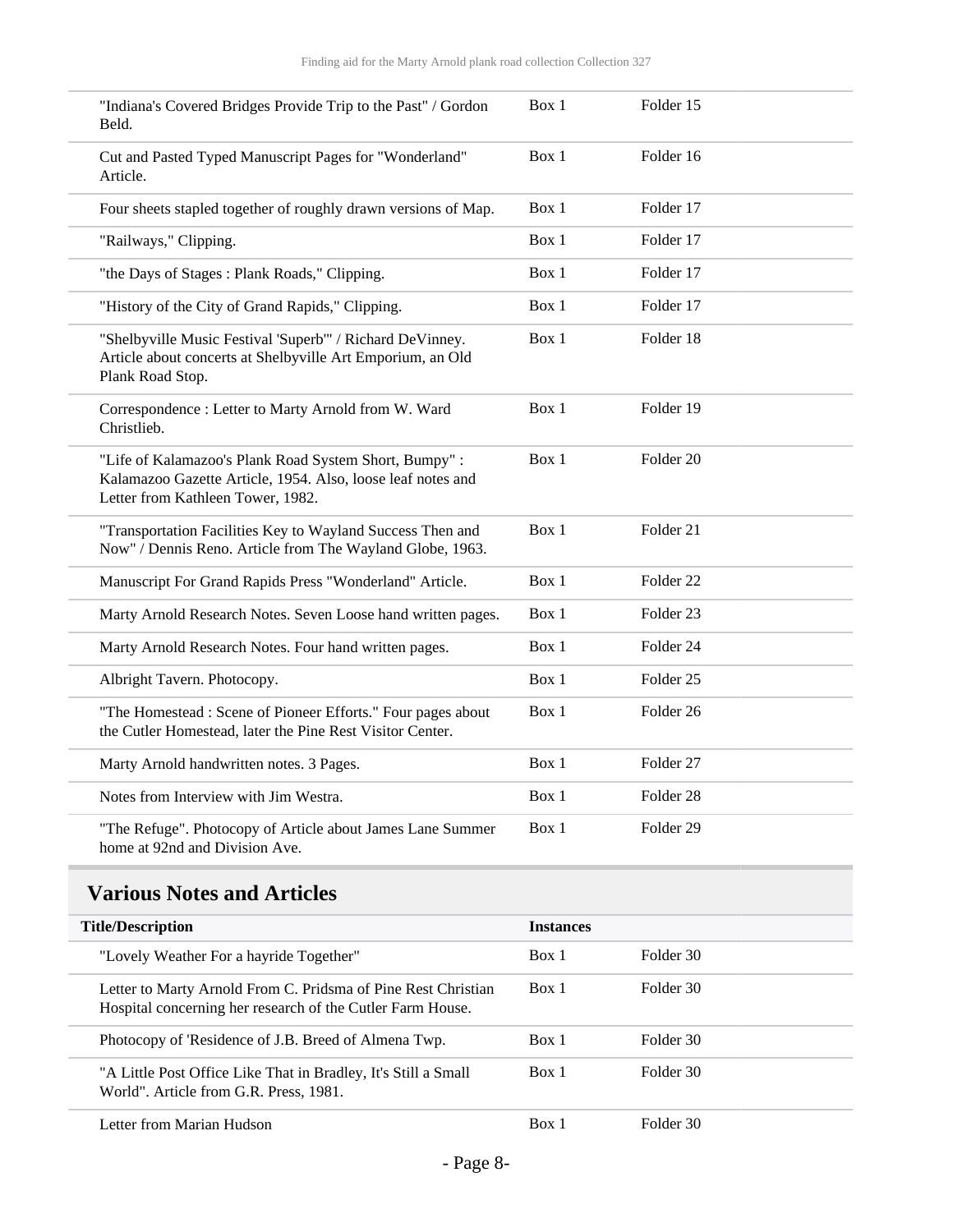| Clipping about Thomas Monteith                                                                                           | Box 1 | Folder 30 |
|--------------------------------------------------------------------------------------------------------------------------|-------|-----------|
| "the Story of the Red Brick House", on back of menu from the<br>Red Brick Inn Resaurant                                  | Box 1 | Folder 30 |
| Several Pages of handwritten notes                                                                                       | Box 1 | Folder 30 |
| Moline: 1872-1972 Souvenir Booklet / Mathilda Faber, Ed.                                                                 | Box 1 | Folder 31 |
| Roughly drawn map and notes.                                                                                             | Box 1 | Folder 32 |
| "Wayland Men Recreate 'Our Grandfather's Farm'" / Neil<br>Munro, Conv of Article from 1966, Also in folder verious notes | Box 1 | Folder 33 |

Munro. Copy of Article from 1966. Also in folder, various notes and photocopies of maps.

### **^** [Return to Table of Contents](#page-1-0)

## <span id="page-8-0"></span>**Series III. Images**

## <span id="page-8-1"></span>**Photographs**

| <b>Title/Description</b>                                                                                  | <b>Instances</b> |                     |
|-----------------------------------------------------------------------------------------------------------|------------------|---------------------|
| March 1982 color photos. (11)                                                                             | Box 2            | Folder 1            |
| March 1982 color photos on note cards with descriptions. (14)                                             | Box 2            | Folder <sub>2</sub> |
| Black and White Grand Rapids Press photos by Marvin Laninga.<br>(29)                                      | Box 2            | Folder 3            |
| Color photo of (Eli) Hart Inn Barn, in sleeve with hand drawn<br>map.                                     | Box 2            | Folder 4            |
| Black and White Grand Rapids Press photo by Marvin Laninga<br>of marker of 'Old Toll Gate' built in 1852. | Box 2            | Folder 5            |

# <span id="page-8-2"></span>**Six sleeves containing photos and clippings**

| <b>Title/Description</b>                                                                              | <b>Instances</b> |          |
|-------------------------------------------------------------------------------------------------------|------------------|----------|
| Color photo of Mrs. Ruby Smith, author of History of Wayland                                          | Box 2            | Folder 6 |
| Color photo of Plank Road toll house in Wayland                                                       | Box 2            | Folder 6 |
| Photo of Marilyn Caulkins Smith showing mantle made of Plank<br>Road timber                           | Box 2            | Folder 6 |
| Clippings of Cutlerville by Goldie Snow                                                               | Box 2            | Folder 6 |
| Image of mural in Old Pantlind Hotel: "This is one of the Old<br>Kalamazoo Coaches" (no longer there) | Box 2            | Folder 6 |
| Photo of interior of carriage stop in Martin, photo of grave of<br>Wayland's first pioneer            | Box 2            | Folder 6 |
| Photo of grave of Asa Harding Stoddard                                                                | Box 2            | Folder 6 |
| Artists renderings of Old Plank Road                                                                  | Box 2            | Folder 6 |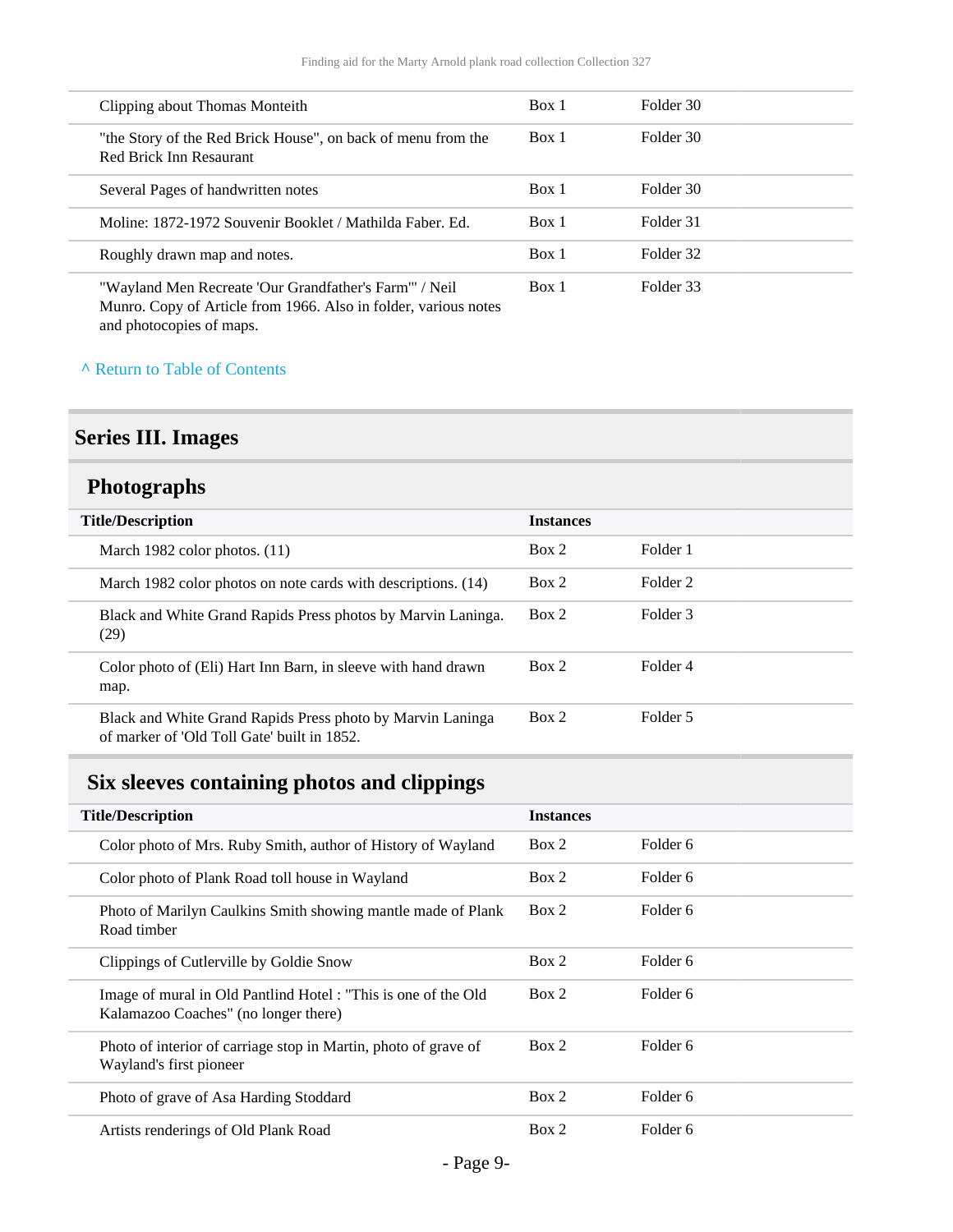| (5)              | Black and White Grand Rapids Press photos by Marvin Laninga.                                                                 | Box 2 | Folder <sub>7</sub> |
|------------------|------------------------------------------------------------------------------------------------------------------------------|-------|---------------------|
| <b>Negatives</b> |                                                                                                                              | Box 2 | Folder 8            |
|                  | Printed copy of Appendix, with slide list from presentation,<br>script from presentation, and duplicate / unused slide list. | Box 2 | Folder 9            |

# <span id="page-9-0"></span>**Slides: Carousel with 135 slides**

| <b>Title/Description</b>                                         | <b>Instances</b> |          |
|------------------------------------------------------------------|------------------|----------|
| Pantlind Mural - "this is one of the Old Kalamazoo Coaches"      | Box 3            | Slide 1  |
| Eagle Hotel, starting point                                      | Box 3            | Slide 2  |
| 1857 Market Ave                                                  | Box 3            | Slide 3  |
| horses pulling coach                                             | $Box$ 3          | Slide 4  |
| Reeds Lake toll gate                                             | Box 3            | Slide 5  |
| MEX planks                                                       | Box 3            | Slide 6  |
| new map showing Grand Rapids to Kalamazoo                        | Box 3            | Slide 7  |
| The Evolution of the Plank Road, diagram                         | Box 3            | Slide 8  |
| Ottawa being graded at Monroe                                    | Box 3            | Slide 9  |
| Kalamazoo                                                        | Box 3            | Slide 10 |
| 1852 Campau Square                                               | Box 3            | Slide 11 |
| New Map Showing Old Route from Grand Rapids to Kalamazoo         | Box 3            | Slide 12 |
| old covered wagon Image                                          | Box 3            | Slide 13 |
| covered wagon image depicting sick ox                            | Box 3            | Slide 14 |
| photo of red barn (distance)                                     | Box 3            | Slide 15 |
| photo of red barn (close up)                                     | Box 3            | Slide 16 |
| photo of white home with pillars (Montieth?)                     | Box 3            | Slide 17 |
| Two Men Holding Old Planks                                       | Box 3            | Slide 18 |
| South Division Ave                                               | Box 3            | Slide 19 |
| Sketch - a strip of wooden road                                  | Box 3            | Slide 20 |
| Methodist church at Monroe and Division, built 1837              | Box 3            | Slide 21 |
| Dr. Platt's home, later site of Cody Hotel                       | Box 3            | Slide 22 |
| home near Oakes and Division, where planks were found in<br>1920 | Box 3            | Slide 23 |
| John Rusche's Store                                              | Box 3            | Slide 24 |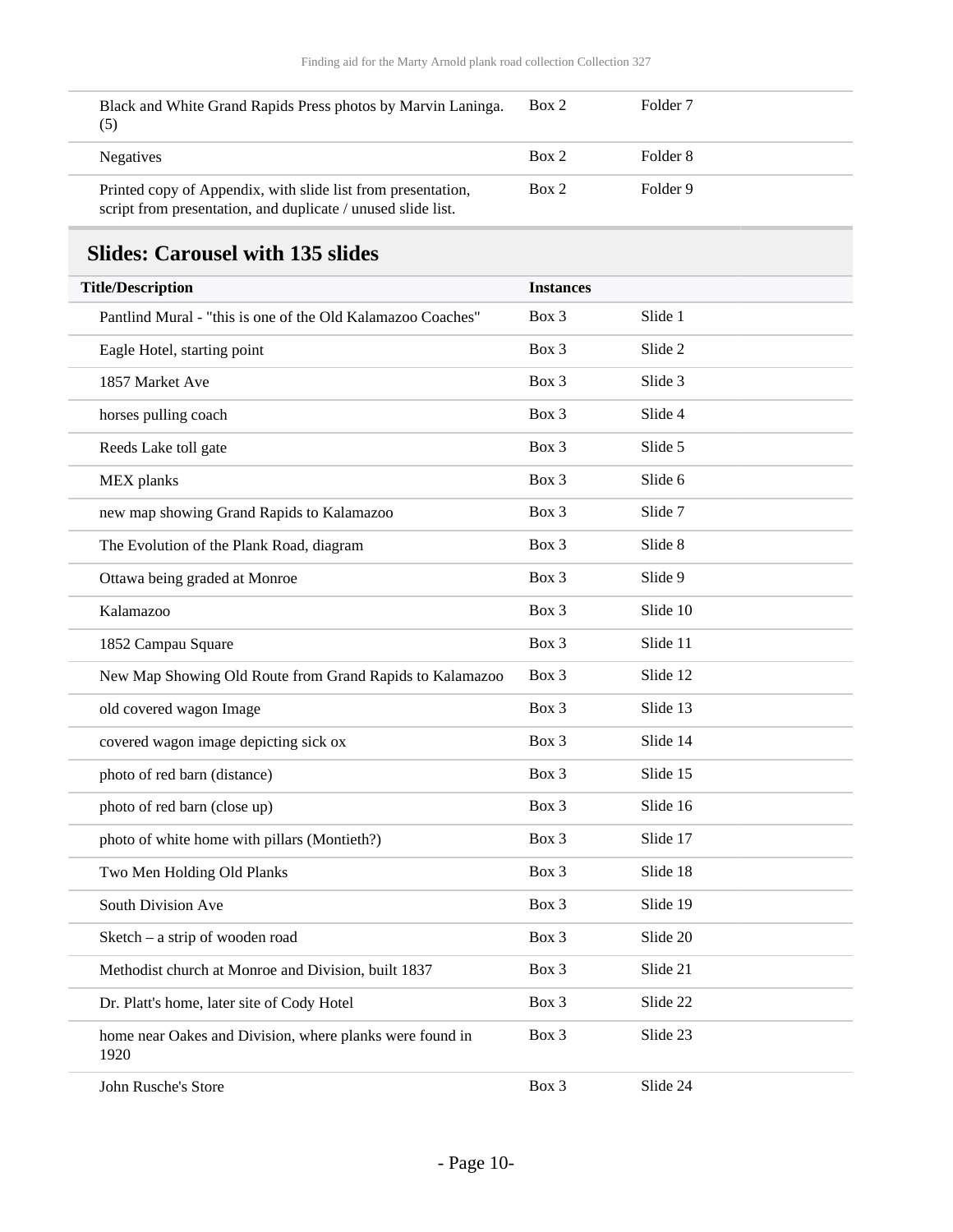| Antoine Campau's home on Old Plank Road (Division and<br>Franklin)                          | $Box$ 3 | Slide 25 |  |
|---------------------------------------------------------------------------------------------|---------|----------|--|
| Campau Park School                                                                          | Box 3   | Slide 26 |  |
| corner of Antoine and Disvision                                                             | Box 3   | Slide 27 |  |
| 2400 Alger, old gravel road toll house                                                      | Box 3   | Slide 28 |  |
| 2400 Alger up close                                                                         | Box 3   | Slide 29 |  |
| bridge over Plaster Creek                                                                   | Box 3   | Slide 30 |  |
| hand drawn map, Grand Rapids - Moline                                                       | Box 3   | Slide 31 |  |
| Cutler family photo                                                                         | Box 3   | Slide 32 |  |
| first Cutler home at 68th and Division                                                      | Box 3   | Slide 33 |  |
| 3 1/2 story home built by John I. Cutler in 1891, presently Pine<br>Rest Visitor Center (?) | Box 3   | Slide 34 |  |
| close up of Cutler home                                                                     | Box 3   | Slide 35 |  |
| interior mantle piece, Cutler home                                                          | Box 3   | Slide 36 |  |
| pioneer Charles Moore's "Shingle Corners" (NE corner Division<br>and 68th)                  | Box 3   | Slide 37 |  |
| fork in the road at 84th street                                                             | Box 3   | Slide 38 |  |
| Flannery Centennial Farm, built 1857, between Division Ave<br>Court and Old 131             | Box 3   | Slide 39 |  |
| 131, divided highway                                                                        | Box 3   | Slide 40 |  |
| James Lane summer house, built 1856                                                         | Box 3   | Slide 41 |  |
| James Lane summer house                                                                     | Box 3   | Slide 42 |  |
| James Lane Summer house                                                                     | Box 3   | Slide 43 |  |
| Louisa May Alcott                                                                           | Box 3   | Slide 44 |  |
| <b>Jesse James</b>                                                                          | Box 3   | Slide 45 |  |
| road as it crosses into Allegan Co.                                                         | Box 3   | Slide 46 |  |
| marsh                                                                                       | Box 3   | Slide 47 |  |
| road                                                                                        | Box 3   | Slide 48 |  |
| Chamber farmhouse, before entering Wayland                                                  | Box 3   | Slide 49 |  |
| ruins                                                                                       | Box 3   | Slide 50 |  |
| ruins                                                                                       | Box 3   | Slide 51 |  |
| Nelson Chambers and ox                                                                      | Box 3   | Slide 52 |  |
| Mrs. Ruby Smith, Wayland Historian                                                          | Box 3   | Slide 53 |  |
| hand drawn map, Moline, Wayland, Bradley                                                    | Box 3   | Slide 54 |  |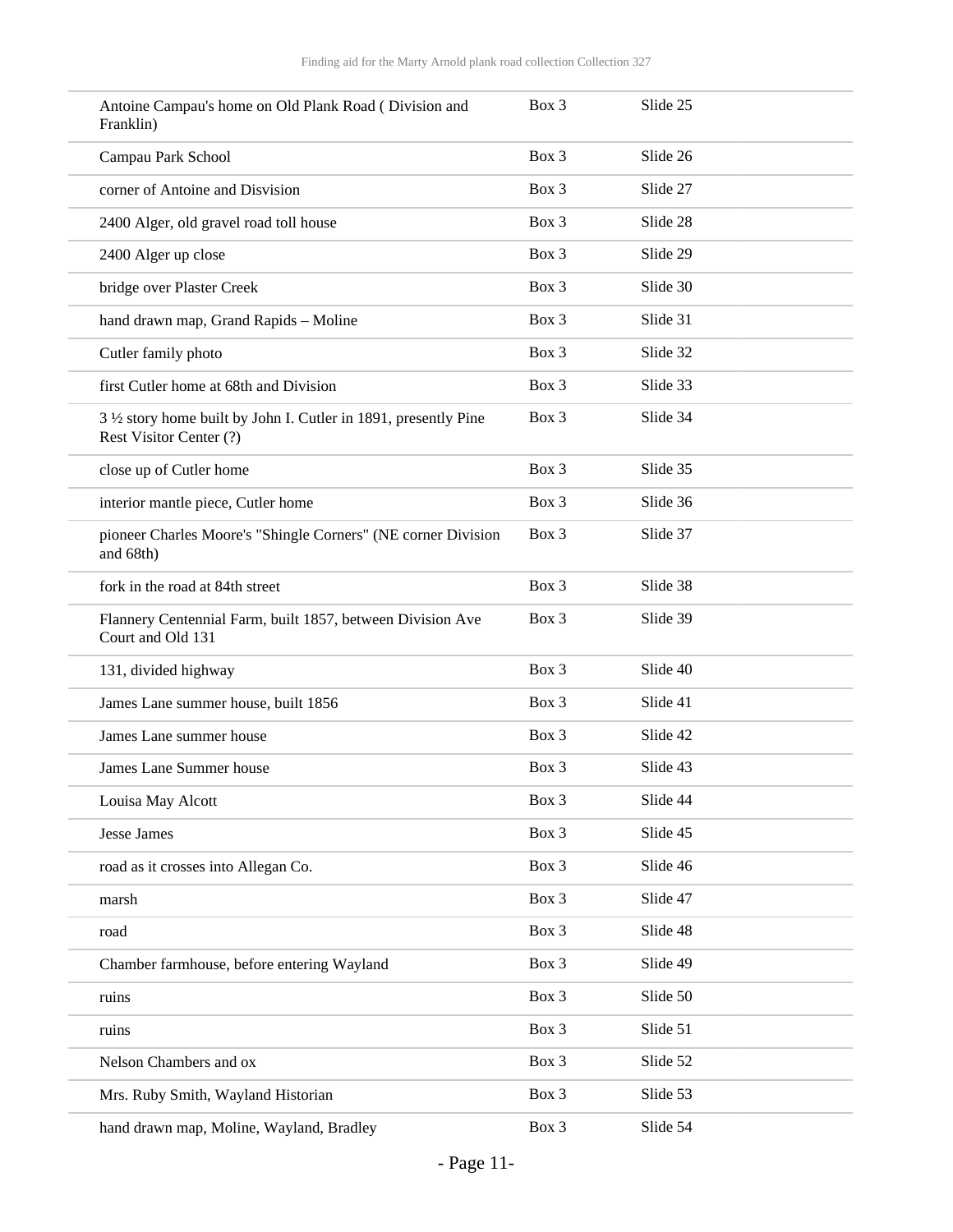| Mae West Curve                                                      | Box 3   | Slide 55 |  |
|---------------------------------------------------------------------|---------|----------|--|
| road                                                                | Box 3   | Slide 56 |  |
| stream                                                              | Box 3   | Slide 57 |  |
| Caulkin's Corners Centennial farm, built with Plank Road<br>timbers | Box 3   | Slide 58 |  |
| Plank Road timber mantle at Caulkin's Corners                       | Box 3   | Slide 59 |  |
| Chambers Corners in Wayland                                         | Box 3   | Slide 60 |  |
| <b>Chambers Corners</b>                                             | Box 3   | Slide 61 |  |
| Chambers tomb stone                                                 | Box 3   | Slide 62 |  |
| Wayland House, an old toll house                                    | Box 3   | Slide 63 |  |
| pond beyond Wayland                                                 | Box 3   | Slide 64 |  |
| pond beyond Wayland                                                 | Box 3   | Slide 65 |  |
| <b>Bradley Junction General Store</b>                               | Box 3   | Slide 66 |  |
| <b>Bradley Half Way House</b>                                       | Box 3   | Slide 67 |  |
| road lined with Maples between Bradley and Martin                   | Box 3   | Slide 68 |  |
| large Maple tree                                                    | Box 3   | Slide 69 |  |
| three men logging White Pine ca. 1860                               | Box 3   | Slide 70 |  |
| Montieth home in Martin (?)                                         | Box 3   | Slide 71 |  |
| homes in Martin                                                     | Box 3   | Slide 72 |  |
| Carriage Stop Restaurant                                            | Box 3   | Slide 73 |  |
| Martin Diner exterior                                               | Box 3   | Slide 74 |  |
| Martin Diner interior                                               | $Box$ 3 | Slide 75 |  |
| only known photos of G.R. - K-zoo Plank Road : taken in<br>Martin   | Box 3   | Slide 76 |  |
| home that stands there now                                          | Box 3   | Slide 77 |  |
| Old plank road photo again                                          | Box 3   | Slide 78 |  |
| Old Plank Road photo second angle                                   | Box 3   | Slide 79 |  |
| present home second angle                                           | Box 3   | Slide 80 |  |
| hilly Martin road                                                   | Box 3   | Slide 81 |  |
| Red Brick Inn Restaurant                                            | Box 3   | Slide 82 |  |
| Red Brick Inn interior                                              | Box 3   | Slide 83 |  |
| Red Brick Inn interior, portrait of Calvin White                    | Box 3   | Slide 84 |  |
| Red Brick Inn interior                                              | Box 3   | Slide 85 |  |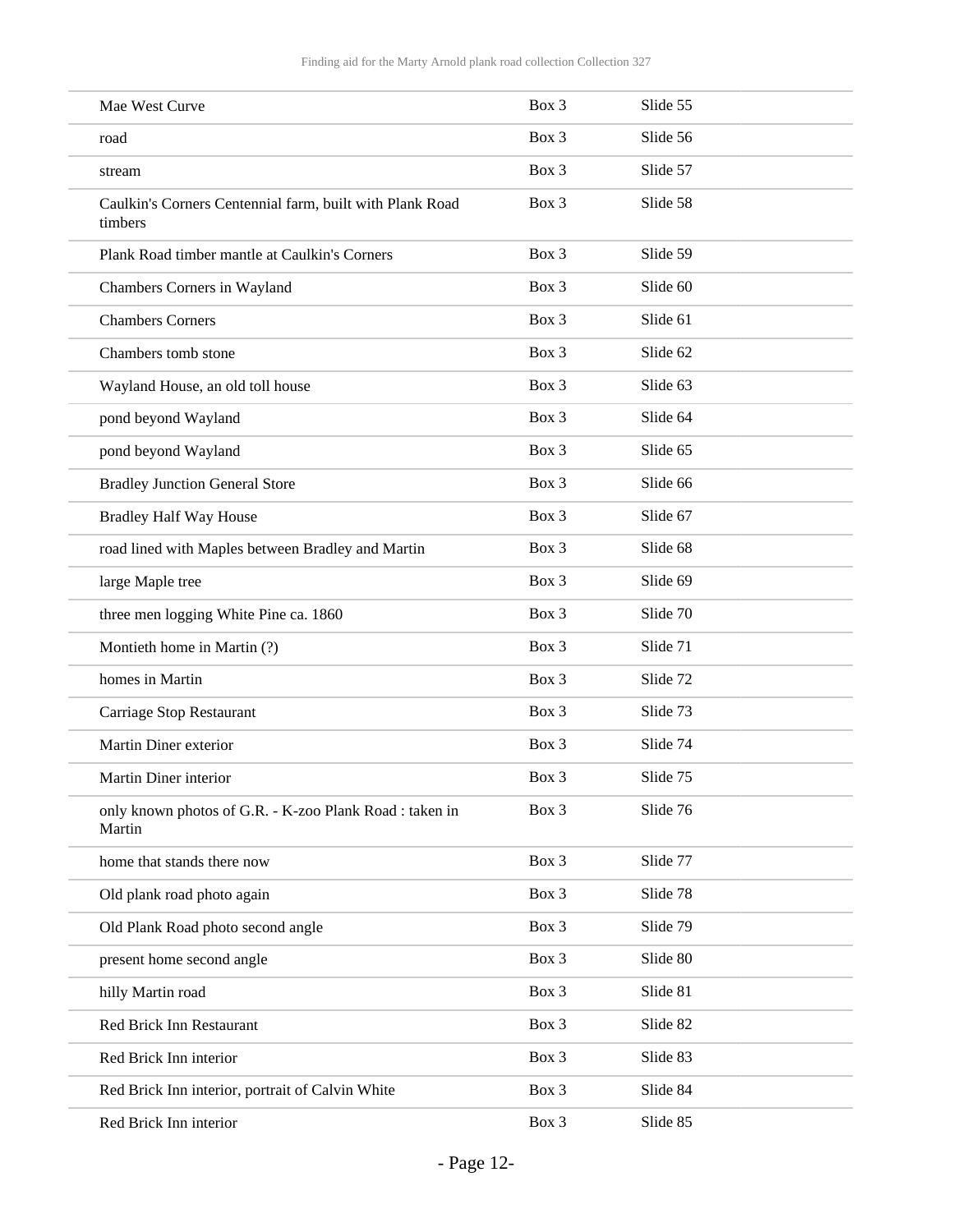| Kalamazoo River                                                                | Box 3 | Slide 86  |
|--------------------------------------------------------------------------------|-------|-----------|
| Sturgeon from waters under PR bridge                                           | Box 3 | Slide 87  |
| River running through Plainwell                                                | Box 3 | Slide 88  |
| Plainwell home, built 1846                                                     | Box 3 | Slide 89  |
| Plainwell Church                                                               | Box 3 | Slide 90  |
| Plainwell building                                                             | Box 3 | Slide 91  |
| hand drawn map - Red Brick Inn - Plainwell - Cooper Center                     | Box 3 | Slide 92  |
| Stagecoach photo                                                               | Box 3 | Slide 93  |
| present day Plainwell, same intersection                                       | Box 3 | Slide 94  |
| Old Plank Road toll house, 1 Mile S. of Kalamazoo County line                  | Box 3 | Slide 95  |
| Old Plank Road toll house                                                      | Box 3 | Slide 96  |
| old photo with circus elephants                                                | Box 3 | Slide 97  |
| Cooper twp., home where Eli Hart's hotel once stood                            | Box 3 | Slide 98  |
| site of Eli Hart's hotel, close up of home                                     | Box 3 | Slide 99  |
| site of Hart barn                                                              | Box 3 | Slide 100 |
| Cooper Congregational Church in Cooper Center                                  | Box 3 | Slide 101 |
| IGA, site of original general store in Cooper Center                           | Box 3 | Slide 102 |
| example of Michigan farm house                                                 | Box 3 | Slide 103 |
| Cooper Cemetery                                                                | Box 3 | Slide 104 |
| farm house in Cooper                                                           | Box 3 | Slide 105 |
| farm house in Cooper                                                           | Box 3 | Slide 106 |
| road, detour down Old Douglas                                                  | Box 3 | Slide 107 |
| road                                                                           | Box 3 | Slide 108 |
| road, passing Goodrich homestead (great great grandparents of<br>Marty Arnold) | Box 3 | Slide 109 |
| Goodrich home                                                                  | Box 3 | Slide 110 |
| Goodrich home                                                                  | Box 3 | Slide 111 |
| Goodrich hill                                                                  | Box 3 | Slide 112 |
| Goodrich hill                                                                  | Box 3 | Slide 113 |
| hand drawn map, Cooper Center - Kalamazoo                                      | Box 3 | Slide 114 |
| Kalamazoo                                                                      | Box 3 | Slide 115 |
| sketch of public parks in Kalamazoo                                            | Box 3 | Slide 116 |
|                                                                                |       |           |

Kalamazoo Railroad Depot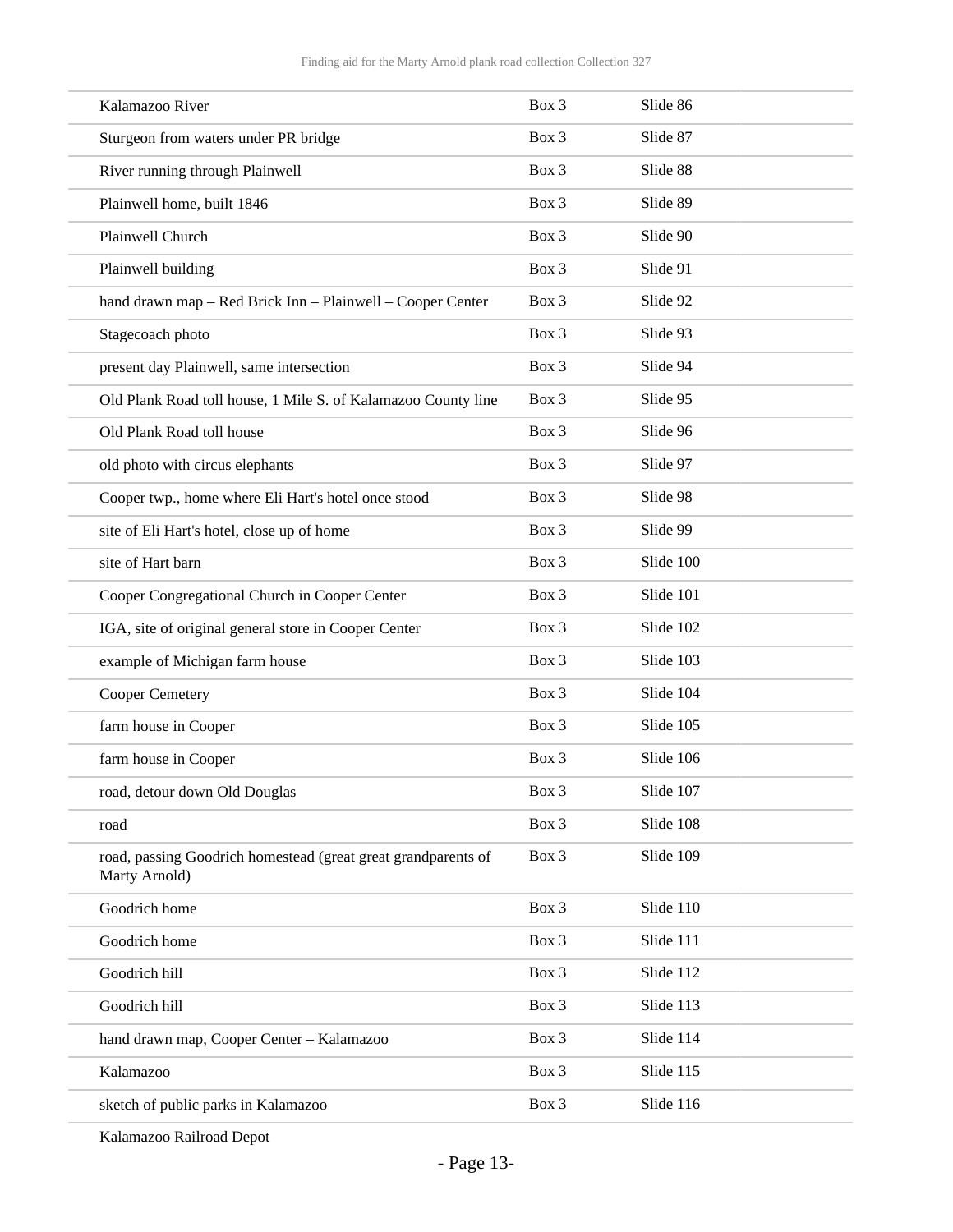|                                                                                                             | Box 3   | Slide 117 |  |
|-------------------------------------------------------------------------------------------------------------|---------|-----------|--|
| toll gate drawing                                                                                           | Box 3   | Slide 118 |  |
| photo of Mark Twain                                                                                         | Box 3   | Slide 119 |  |
| Grand Rapids and Indiana Railroad poster                                                                    | Box 3   | Slide 120 |  |
| Old road photo                                                                                              | Box 3   | Slide 121 |  |
| photo of a similar stage at Niles                                                                           | Box 3   | Slide 122 |  |
| Railroad train image                                                                                        | Box 3   | Slide 123 |  |
| 1870 Union Depot at Oakes Ave                                                                               | Box 3   | Slide 124 |  |
| 1852 Campau Square                                                                                          | Box 3   | Slide 125 |  |
| 1873 Campau Square                                                                                          | Box 3   | Slide 126 |  |
| photo of Asa Harding Stoddard (1814 - 1906) - "farmer poet",<br>and great great grandfather of Marty Arnold | Box 3   | Slide 127 |  |
| Image of Asa Harding Stoddard Residence                                                                     | Box 3   | Slide 128 |  |
| present day Stoddard home                                                                                   | Box 3   | Slide 129 |  |
| present day Stoddard home                                                                                   | Box 3   | Slide 130 |  |
| Stoddard grave                                                                                              | Box 3   | Slide 131 |  |
| horse drawn coach image                                                                                     | $Box$ 3 | Slide 132 |  |
| coach                                                                                                       | Box 3   | Slide 133 |  |
| Artist's rendering of Plank Road                                                                            | Box 3   | Slide 134 |  |
| road image                                                                                                  | Box 3   | Slide 135 |  |
| Slide Show Script: 32 Note cards which outline the presentation                                             | Box 3   |           |  |

# <span id="page-13-0"></span>**Extra Slides not used in Presentation**

| <b>Title/Description</b>                         | <b>Instances</b> |          |  |
|--------------------------------------------------|------------------|----------|--|
| Slide 1: road map from Grand Rapids to Kalamazoo | Box 4            | Folder 1 |  |
| Slide 2: pond beyond Wayland                     | Box 4            | Folder 1 |  |
| Slide 3: sturgeon caught in Grand River          | Box 4            | Folder 1 |  |
| Slide 4: white house                             | Box 4            | Folder 1 |  |
| Slide 5: sunset                                  | Box 4            | Folder 1 |  |
| Slide 6: Douglas at Old Douglas                  | Box 4            | Folder 1 |  |
| Slide 7: Image of Red Brick Inn                  | Box 4            | Folder 1 |  |
| Slide 8: Image of horses pulling coach           | Box 4            | Folder 1 |  |
| Slide 9: MEX Planks                              | Box 4            | Folder 1 |  |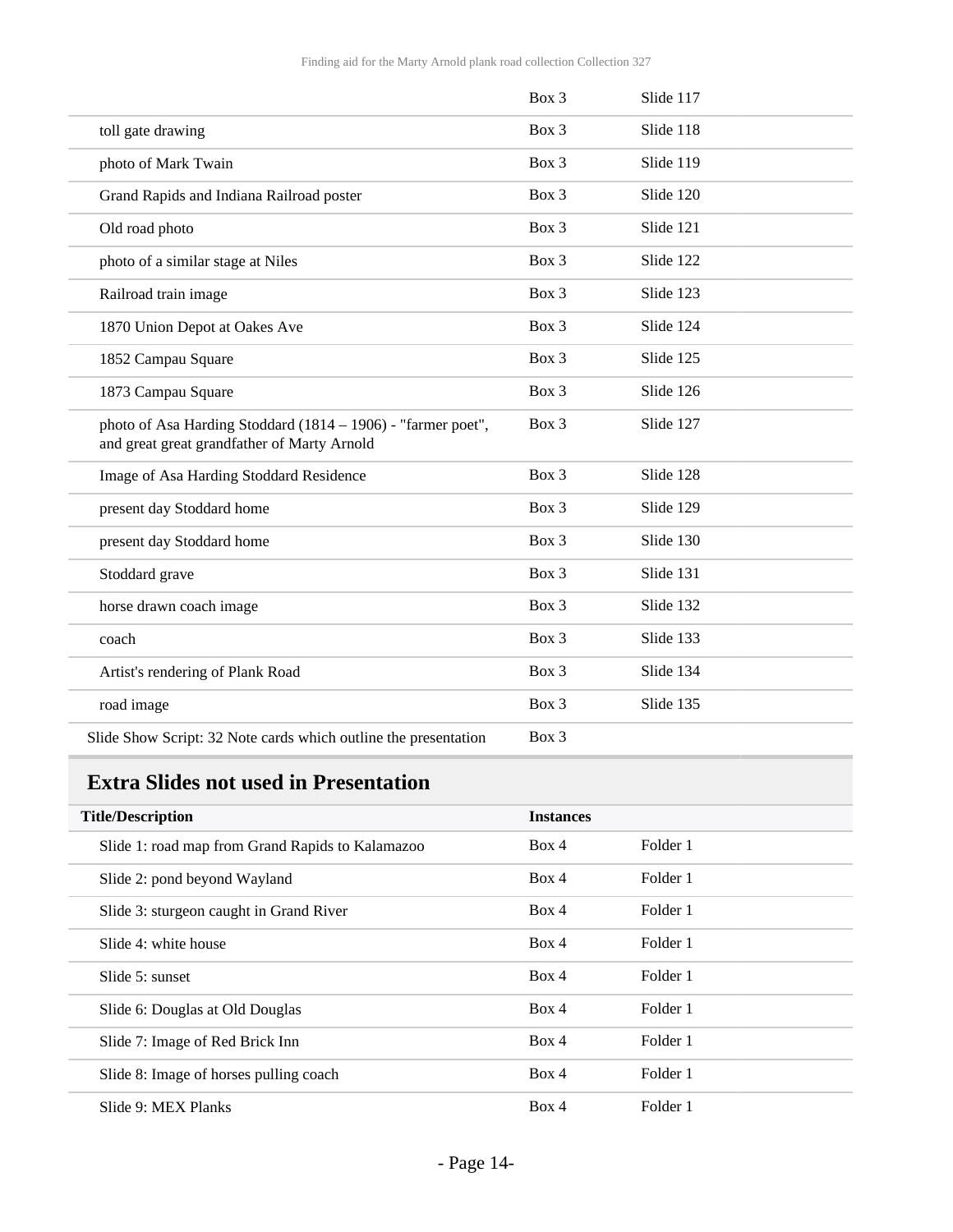| Slide 10: Hart Home, Cooper                         | Box 4 | Folder 1            |  |
|-----------------------------------------------------|-------|---------------------|--|
| Slide 11: Bridge over creek                         | Box 4 | Folder 1            |  |
| Slide 12: road                                      | Box 4 | Folder 1            |  |
| Slide 13: curve in road                             | Box 4 | Folder 1            |  |
| Slide 14: road                                      | Box 4 | Folder 1            |  |
| Slide 15: river                                     | Box 4 | Folder 1            |  |
| Slide 16: image of early settlement on river        | Box 4 | Folder 1            |  |
| Slide 17: building with "Windsor" sign              | Box 4 | Folder 1            |  |
| Slide 18: road map from Grand Rapids to Kalamazoo   | Box 4 | Folder 1            |  |
| Slide 19: Interior of Martin Diner                  | Box 4 | Folder 1            |  |
| Slide 20: Pearl Street, Slide 18 Slide 70           | Box 4 | Folder 1            |  |
| Slide 21: marshy ground                             | Box 4 | Folder 1            |  |
| Slide 22: image of horses pulling coach             | Box 4 | Folder 1            |  |
| Slide 23: Flannery Centennial Farm                  | Box 4 | Folder 1            |  |
| Slide 1: MEX planks                                 | Box 4 | Folder <sub>2</sub> |  |
| Slide 2: street                                     | Box 4 | Folder <sub>2</sub> |  |
| Slide 3: National Hotel ca. 1855                    | Box 4 | Folder <sub>2</sub> |  |
| Slide 4: Louisa May Alcott                          | Box 4 | Folder <sub>2</sub> |  |
| Slide 5: house                                      | Box 4 | Folder <sub>2</sub> |  |
| Slide 6: view down Monroe from National Hotel, 1859 | Box 4 | Folder <sub>2</sub> |  |
| Slide 7: Flannery Centennial Farm                   | Box 4 | Folder <sub>2</sub> |  |
| Slide 8: city intersection                          | Box 4 | Folder <sub>2</sub> |  |
| Slide 9: white house beyond curve in road           | Box 4 | Folder <sub>2</sub> |  |
| Slide 1: James Selkirk                              | Box 4 | Folder 3            |  |
| Slide 2: Ruby Smith                                 | Box 4 | Folder 3            |  |
| Slide 3: Shelbyville Art Emporium                   | Box 4 | Folder 3            |  |
| Slide 4: stone house                                | Box 4 | Folder 3            |  |
| Slide 5: bridge over stream                         | Box 4 | Folder 3            |  |
| Slide 6: image of settlement on river               | Box 4 | Folder 3            |  |
| Slide 7: "the Evolution of the Plank Road"          | Box 4 | Folder 3            |  |
| Slide 8: Market Avenue, 1857                        | Box 4 | Folder 3            |  |
| Slide 9: National Hotel, ca. 1855, Monroe and Ionia | Box 4 | Folder 3            |  |